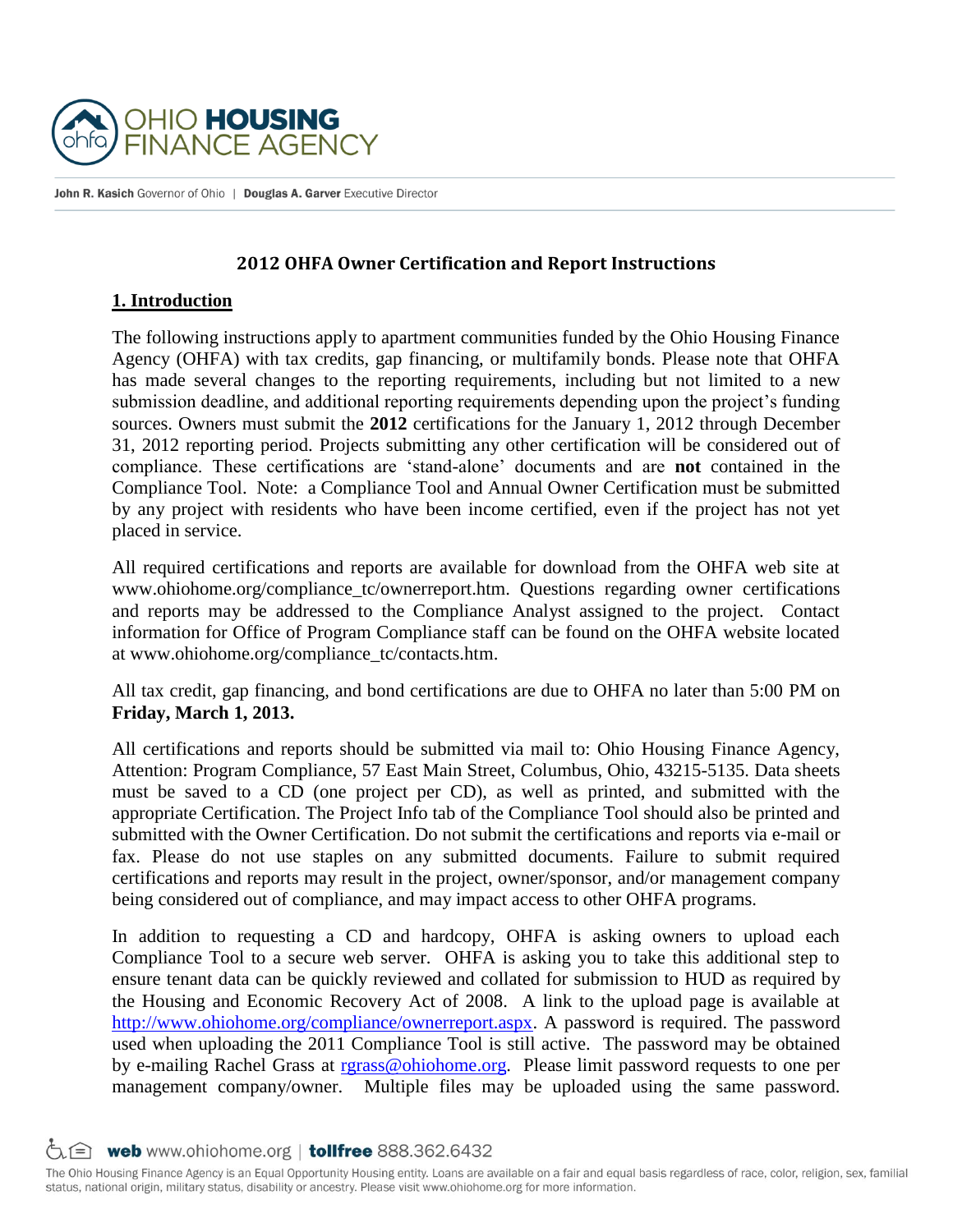

Uploaded files should be named using the OHFA Tracking Number and the project name, for example "**002011 Lovely Apartments".** A separate Compliance Tool should be uploaded for each project.

## **2. All Tax Credit Projects**

Tax credit projects, with or without gap financing, must complete and submit the Tax Credit Program Owner Certification, along with submitting the 2012 Compliance Tool as described in the instructions of the 2012 Compliance Tool. In addition the operating survey must be submitted (see #5 below).

Projects using the income certification exemption authorized in H.R. 3221 must continue to update the Compliance Tool with current rent and utility allowance information for every resident, regardless of the resident's move in date.

A complete certification and Compliance Tool must be received by the due date for the project to remain in compliance. Please note: When an owner certification is not submitted, or submitted late, the IRS considers a project out of compliance as of the first day of the tax year for the reporting period. Thus, failure to submit an owner certification for 2012 by March 1, 2013 will result in the project being out of compliance starting January 1, 2012, not March 1, 2013. Such a period of non-compliance, if not corrected by submitting the required certification and report, could result in a loss of tax credits for the entire 2012 tax year.

# **3. All Projects with HDAP/OHTF/HOME/TCAP/NSP/FAF Gap Financing**

Projects with an allocation of HOME funds (funding agreement number starting with N-B or P-B), **Ohio Housing Trust Fund** dollars (funding agreement number beginning with N- or P-), or FAF funds from OHFA must complete the Gap Financing (HDAP) Owner/Sponsor Certification.

In addition to the Gap Financing (HDAP) Owner/Sponsor Certification, **all** gap financed projects must also submit the "HDAP Resident Data" tab from the 2012 Compliance Tool or the Gap Financing Resident Data Report provided on the OHFA web site.

#### **4. Tax Credit Projects in Extended Use**

Tax credit projects in extended use (the required 15-year period after the completion of the initial 15-year compliance period) must complete the Tax Credit Extended Use Owner Certification. Tax credit projects are considered to be in extended use at the beginning of "year 16". All projects with a valid restrictive covenant must continue to report until the restrictive covenant is released, or the term of extended use ends. Tax credit projects in extended use with HOME funds are required to also submit the Gap Financing (HDAP) Owner/Sponsor Certification. The Tax Credit Extended Use Owner Certification requires the owner to report only tenant

G A web www.ohiohome.org | tollfree 888.362.6432